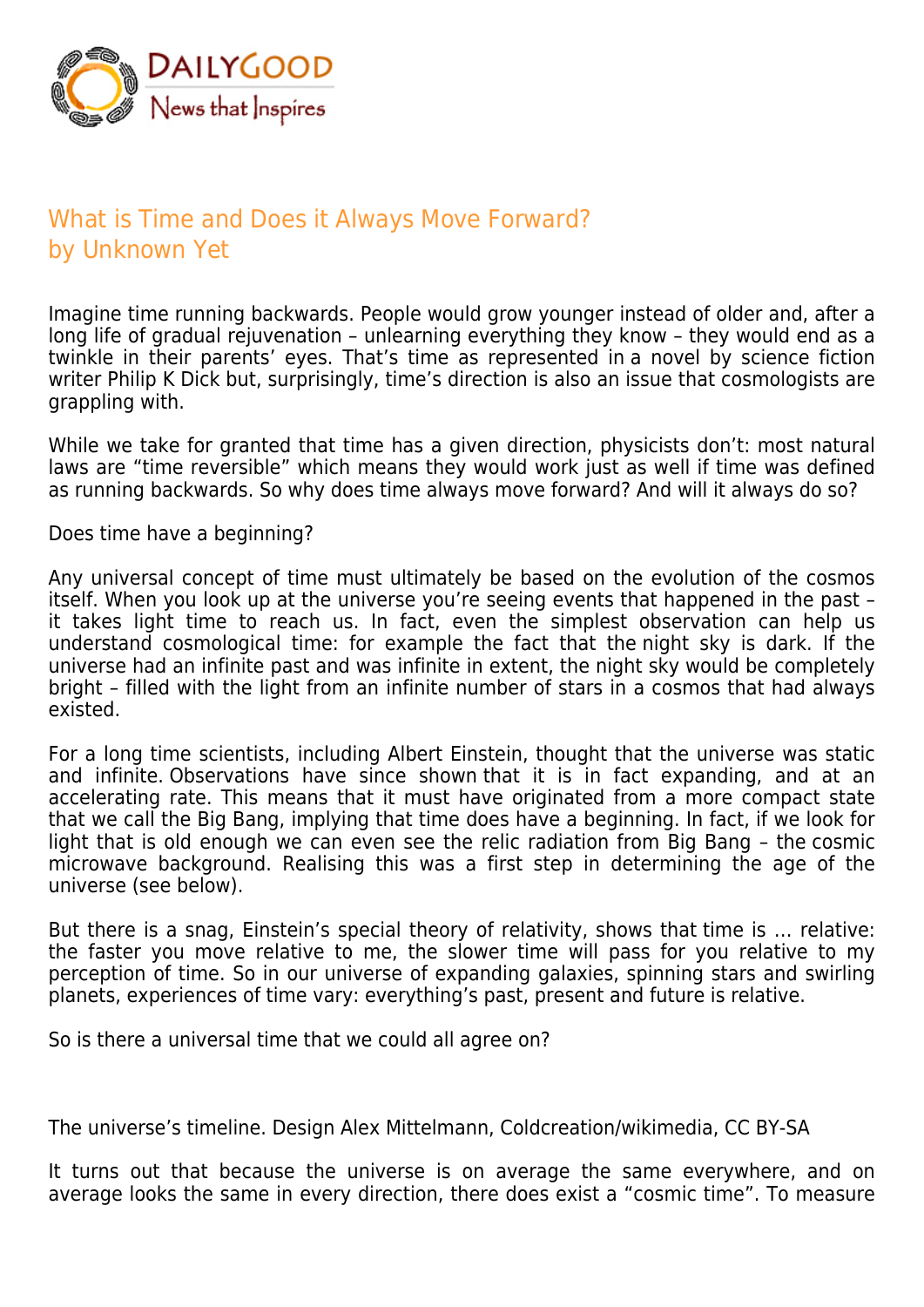it, all we have to do is measure the properties of the cosmic microwave background. Cosmologists have used this to determine the age of the universe; its cosmic age. It turns out that the universe is 13.799 billion years old.

Time's arrow

So we know time most likely started during the Big Bang. But there is one nagging question that remains: what exactly is time?

To unpack this question, we have to look at the basic properties of space and time. In the dimension of space, you can move forwards and backwards; commuters experience this everyday. But time is different, it has a direction, you always move forward, never in reverse. So why is the dimension of time irreversible? This is one of the major unsolved problems in physics.

To explain why time itself is irreversible, we need to find processes in nature that are also irreversible. One of the few such concepts in physics (and life!) is that things tend to become less "tidy" as time passes. We describe this using a physical property called entropy that encodes how ordered something is.

Imagine a box of gas in which all the particles were initially placed in one corner (an ordered state). Over time they would naturally seek to fill the entire box (a disordered state) – and to put the particles back into an ordered state would require energy. This is irreversible. It's like cracking an egg to make an omelette – once it spreads out and fills the frying pan, it will never go back to being egg-shaped. It's the same with the universe: as it evolves, the overall entropy increases.

Unfortunately that's not going to clean up itself. Alex Dinovitser/wikimedia, CC BY-SA

It turns out entropy is a pretty good way to explain time's arrow. And while it may seem like the universe is becoming more ordered rather than less – going from a wild sea of relatively uniformly spread out hot gas in its early stages to stars, planets, humans and articles about time – it's nevertheless possible that it is increasing in disorder. That's because the gravity associated with large masses may be pulling matter into seemingly ordered states – with the increase in disorder that we think must have taken place being somehow hidden away in the gravitational fields. So disorder could be increasing even though we don't see it.

But given nature's tendency to prefer disorder, why did the universe start off in such an ordered state in the first place? This is still considered a mystery. Some researchers argue that the Big Bang may not even have been the beginning, there may in fact be "parallel universes" where time runs in different directions.

Will time end?

Time had a beginning but whether it will have an end depends on the nature of the dark energy that is causing it to expand at an accelerating rate. The rate of this expansion may eventually tear the universe apart, forcing it to end in a Big Rip; alternatively dark energy may decay, reversing the Big Bang and ending the Universe in a Big Crunch; or the Universe may simply expand forever.